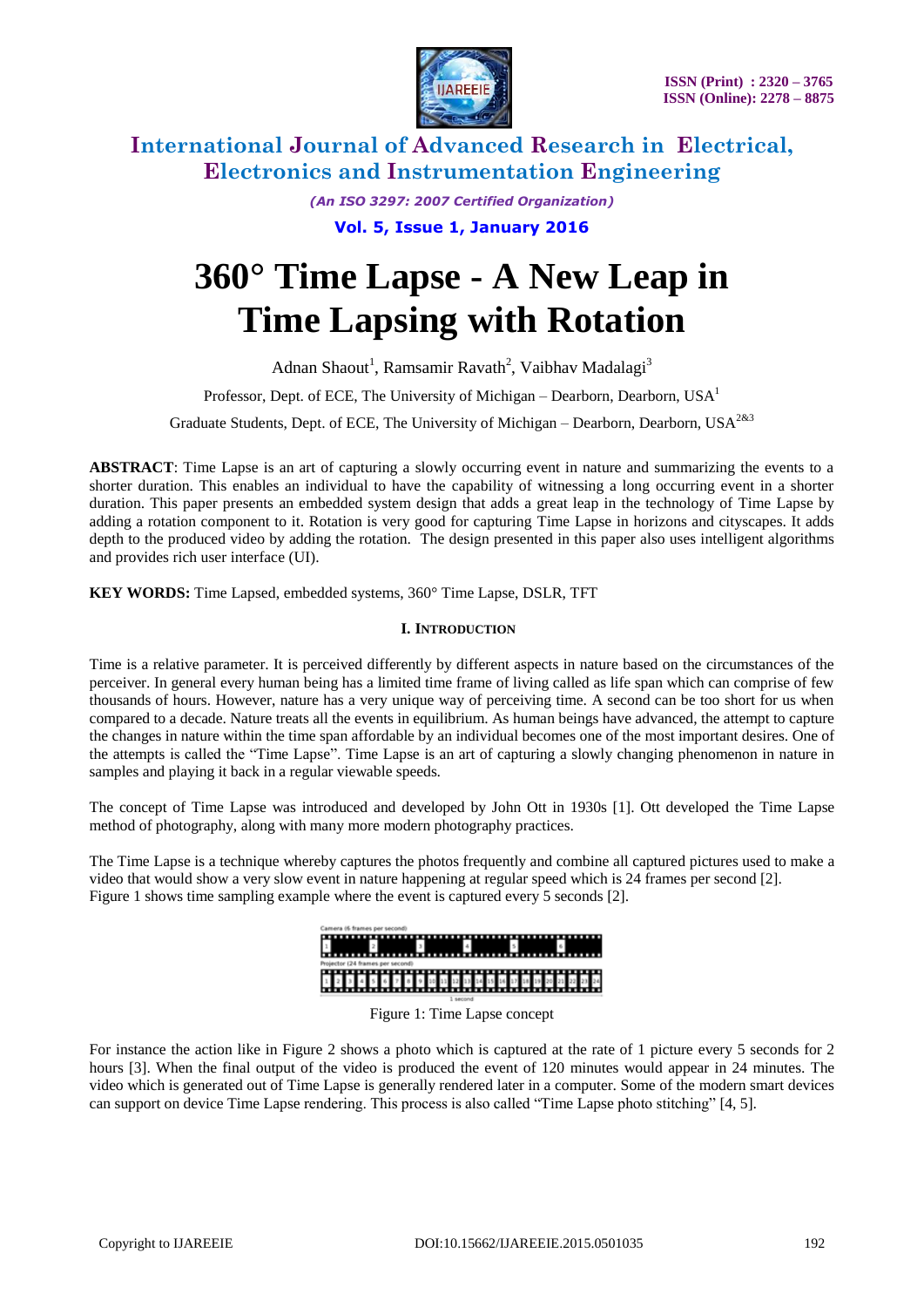

*(An ISO 3297: 2007 Certified Organization)*

### **Vol. 5, Issue 1, January 2016**



Figure 2: Chrysalis, a slowly occurring phenomenon in Nature [3]

There are various parameters which can directly impact the final result of the Time Lapse. Few major ones are:

- Shutter speed
- Shutter interval

Time Lapse with rotation is a simple technique which involves rotating the camera while Time Lapse shooting is happening. This would give a rich user appeal where the Time Lapse can also be seen with panning.

The camera using the angles  $90^\circ$ ,  $180^\circ$ ,  $270^\circ$  or a complete  $360^\circ$  can accomplish the Time Lapse with rotation. In this project the user will be provided with different options to select the different angles to choose from. The user is also given the option to select the time.

Figure 3 gives an overview of where exactly our project in this paper fits compared to the past, future and the present of Time Lapse technology. It does answer the question "what makes our device better than other devices that are available to users?"



Figure 3: Time line of the state of the art of Time Lapse.

Time Lapse was manual where a user needs to click the image every 2 sec or 4 sec and perform the video processing later manually. Since the invention of the digital single-lens reflex (DSLR) and Digital Complementary metal-oxide semiconductor (CMOS) sensors the time lapsing become automated and seamless. The introduction of the DSLRs into the market during the year 2000 resulted in significant drop of prices in silicon. This price reduction resulted in bringing in the Time Lapse for the average user. Apple introduced the tome lapse feature in the iPhone® 5s and 5c during the year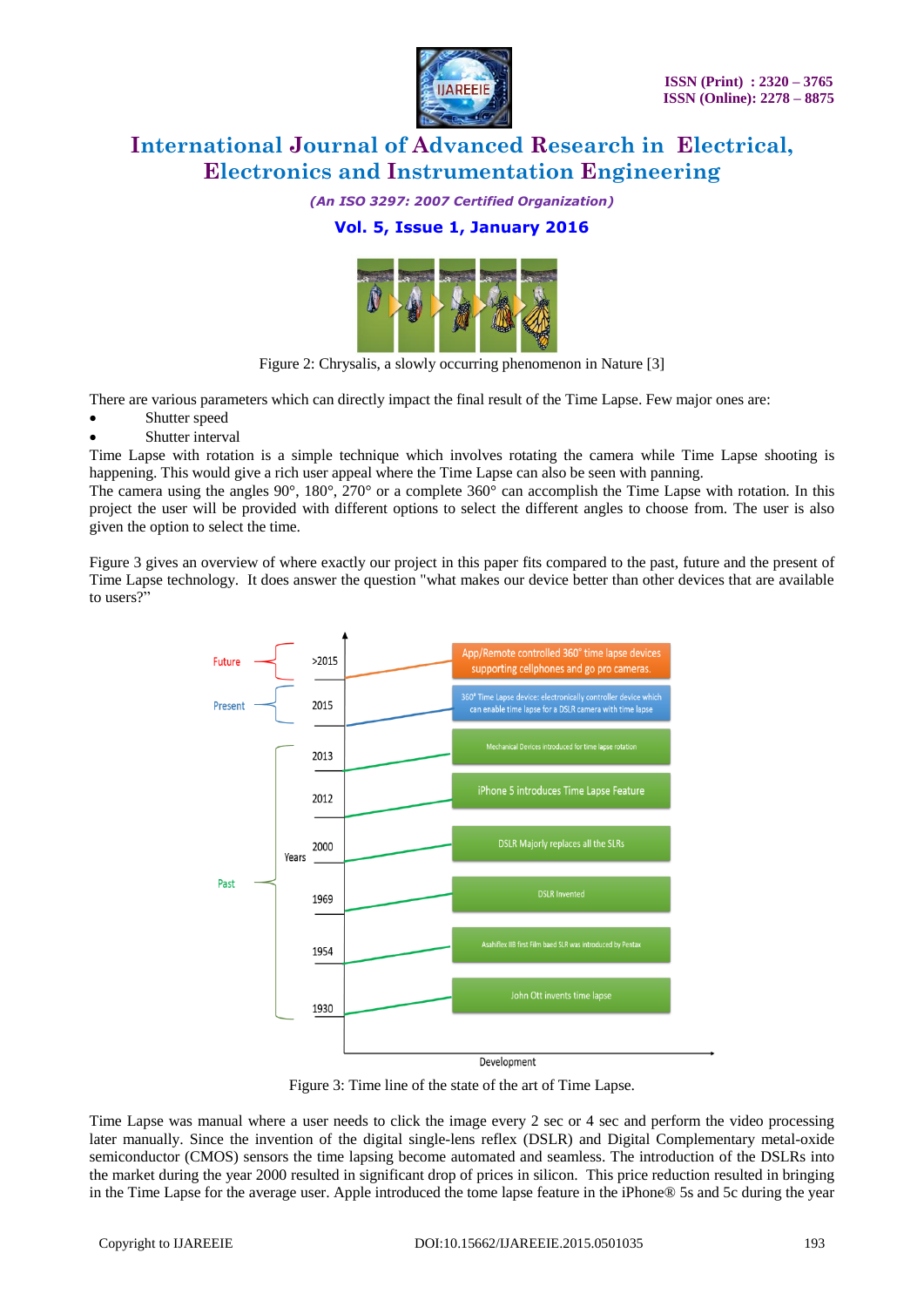

*(An ISO 3297: 2007 Certified Organization)*

### **Vol. 5, Issue 1, January 2016**

2012 [6]. During the year 2012 many Time Lapse devices supporting the rotation with Time Lapse devices started appearing in the market [7]. However, these devices were purely mechanical.

The paper is organized as follows: sections 2 and 3 will presents the overview of the 360° Time Lapse proposed system and its user interface. Section 4 will present the hardware architecture for the 360° Time Lapse proposed system. Section 5 will present the software design and implementation of the 360° Time Lapse system and section 6 will present the conclusion.

### **II. THE 360° TIME LAPSE SYSTEM**

The 360° Time Lapse system introduced in this paper is made of the following components:

- a stepper motor, which is used to rotate and mount DSLR camera,
- a thin-film transistor (TFT) as a front, and
- a graphical user interface for the user to interact with the system.

The hardware (camera) gets connected to a stepper motor and a DSLR Camera shutter release. Figures 4 and 5 shows an overview of the components of the project presented in this paper as well as the time lapsing screen. Figure 4 shows the connection from the device (camera) to the shutter release.



Figure 4: The connection from the camera to the shutter release.



Figure 5: Time lapsing screen.

User selects the angle and time required by using the TFT. Once user hits the start, then the Time Lapse session starts. Stepper motor rotates step by step based on the angle and time selected by the user. When the session starts, the TFT gives the user a feedback that Time Lapse session with a progress bar completion status. Once the Time Lapse completes, then the screen changes back to the main screen and Time Lapse session stops. In time lapsing screen the user is also provided with an option to cancel the time lapsing session. When the user hits the cancel button the screen goes back to the main screen and stepper motor stops.

User can setup the device in the desired location and start the device. User need not be present monitoring the device but the device keeps giving the feedback to the user about the status of the time lapsing. Also, once the Time Lapse is complete the device returns to its previous state.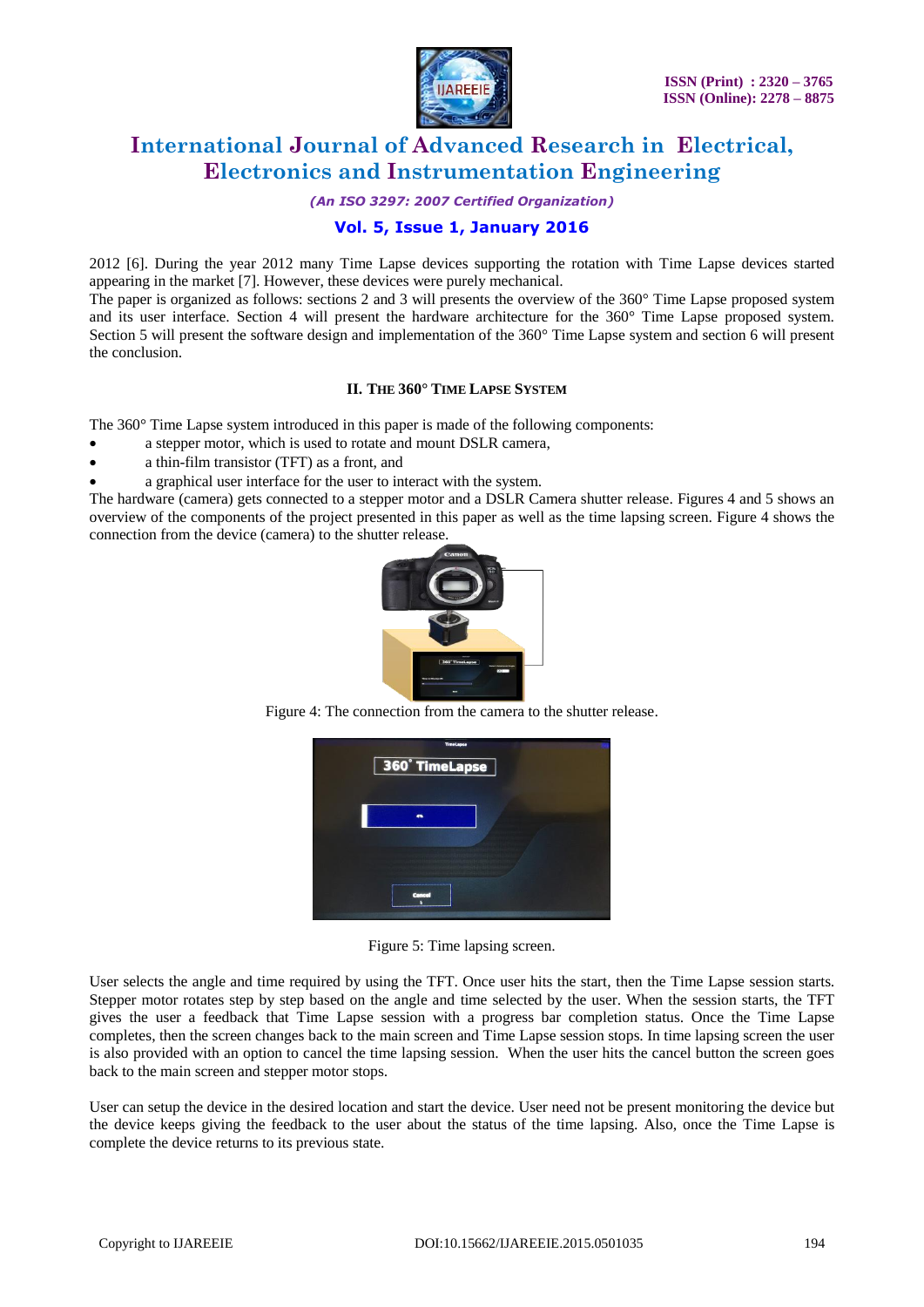

*(An ISO 3297: 2007 Certified Organization)*

### **Vol. 5, Issue 1, January 2016**

### **III. EASE OF USE**

The user interface is easy to use since as it contains a touch screen which provides convenient user experience. The device consists of a simple power switch and when the power is on ten the user can start directly interacting with the device. When the system boots up it shows the main screen*.* The following is more details about the screens: *A. Main Screen*

This screen is the home screen of the human machine interface (HMI) interface which was developed for this system. This screen contains basic parameters for the user to select. User can use the slider to select the time required for the lapse. An angle selection drop down is provided to enable user for selecting the degree of rotations desired. Once the user completes making these selections then the user can click on the start button to start the Time Lapse session. Figure 6 provides an over view of the main screen.

|                           | <b>TimeLapse</b> |                                |
|---------------------------|------------------|--------------------------------|
|                           | 360° TimeLapse   | <b>Select Rotational Angle</b> |
|                           |                  |                                |
| <b>Time in Minutes:05</b> |                  |                                |
| ▬                         |                  |                                |
|                           | <b>Start</b>     |                                |
|                           |                  |                                |

Figure 6: Main screen lay out.

### *B. Time Lapsing Screen*

This screen is the second screen which is enabled once the user selects the time lapsing session to start as shown in Figure 7. The screen is a dynamic which can provide visual feedback to the user. The screen contains a progress bar which shows the percentage of Time Lapse completed. The only user interaction available in this screen is the cancel button. There are two exit strategies available from this screen. The user can manually override and select cancel. This screen times out when the time lapsing session ends. The time lapsing session time out is calculated by the parameters selected in the main screen*.* 

### **IV. HARDWARE**

The overall hardware has been be divided in to two parts:

- iMx6 [8] side for GUI/HMI
- SAM3x8E for driving Synchronous Transport Module, (STM) and camera shutter

Figure 7 gives an overview of the overall hardware architecture of the project.



Figure 7: Hardware overview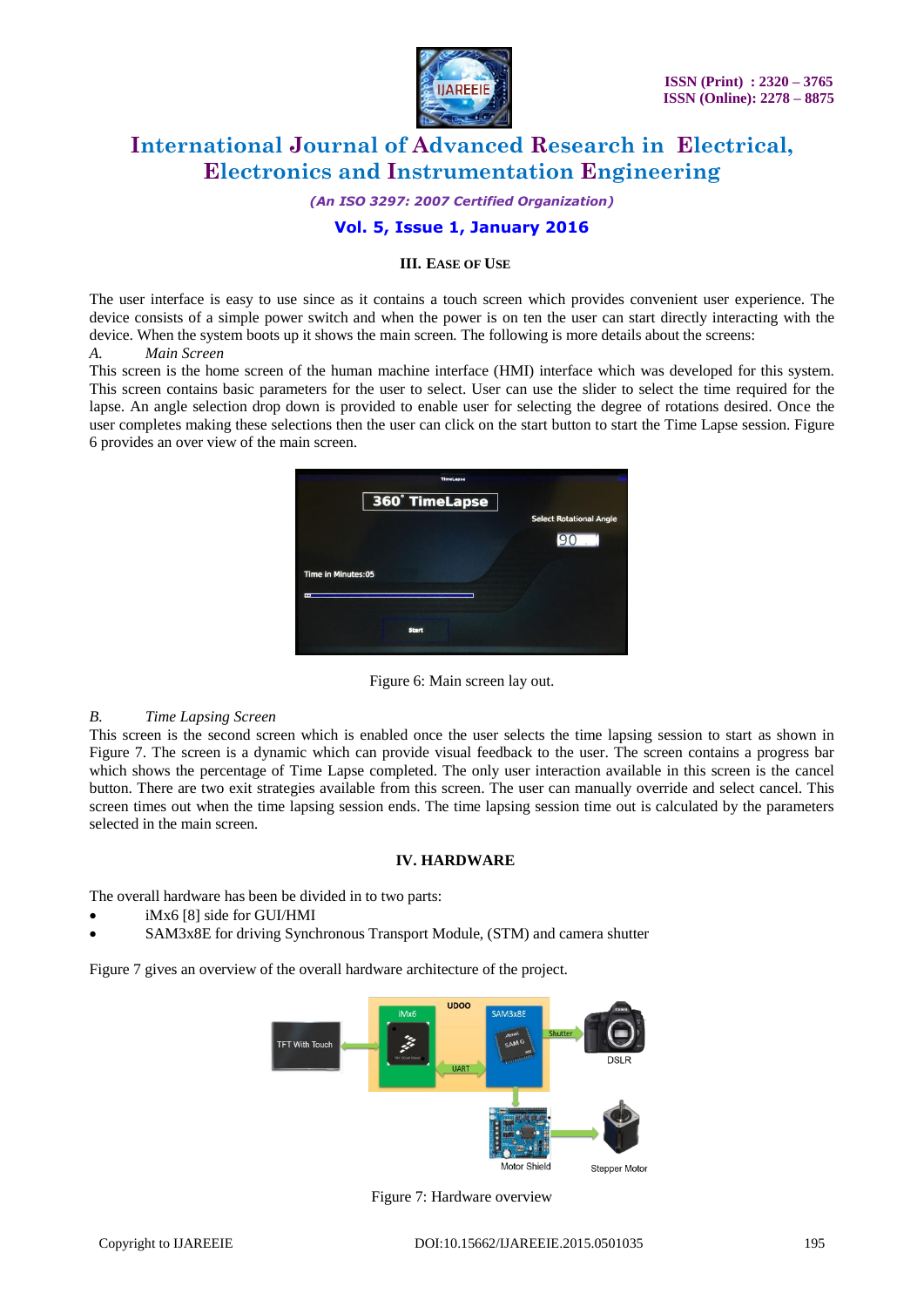

*(An ISO 3297: 2007 Certified Organization)*

## **Vol. 5, Issue 1, January 2016**

The reason behind using two controllers is to have a rapid development environment as this is a prototype developed to demonstrate the concept. iMx6 [9] can support the QT development environment and seamlessly drive a TFT of 7" with touch screen display. SAM3x8E is an Arduino architecture based controller which provides easy access to General purpose input/outputs (GPIOs) to drive release the shutter [10]. It also supports a commercially viable motor shield which can drive a stepper motor. The following is more details for the hardware parts used in the project:

### *A. IMx 6 and Display Side*

IMx6 QUAD controller on a single-board computer with an integrated Arduino 2 compatible microcontroller (UDOO) board supports a standard HDMI port which can be connected to the TFT [9, 11]. iMx6 basically provides a front end interface part of the overall product. It displays the output and also acts as an input device to take inputs from the user from the touchscreen. It also uses a Universal Asynchronous Receiver/Transmitter (UART) communication with the SAM3x8E side to communicate commands from one controller to the other.

#### *B. SAM3x8E and Motor Mount*

SAM 3x8E is an Arduino architecture based controller which has simple GPIO connections to interact with the external world. In this project we are using the following GPIO ports [10]:

- PIN 13 to release the camera shutter
- PIN 8 and 9 to power the coils A and B
- PIN 10 and 11 to power decide on direction of rotation



Figure 8: Overview of stepper motor interface

Figure 8 [10] gives an overview of how the stepper motor is connected to the UDOO board via motor mounts.

#### *C. Stepper Motor*

In this project we have used a unipolar stepper motor which has a step angle of  $1.8^\circ$  [12]. The device has 4 lead wires from it Yellow, Orange, Brown and Black. Two of them are connected to the leads of the coils inside the stepper motor. This stepper motor has an accuracy of 5% and a high accuracy stepper motor can be used in the future for the product. The ambient temperature for the stepper motor operation is in between -20  $^{\circ}$ C to +50 $^{\circ}$ C. The stepper motor has two rotational direction, CC (Clock Wise) and CCW (Counter Clock Wise). Figure 9 shows a stepper motor coils with the leads arranged inside the stepper motor [12].



Figure 9: An inside view of stepper motor

#### *D. TFT Touch and Interface*

In this project we have used Lilliput<sup>®</sup> an OTS (Off the Shelf) TFT monitor which has a built in touch support [13]. The device also provides an access to its touch screen via USB port. The USB port can be connected to the iMx6 controller to drive the touch screen. The device acts both as input and output for the product.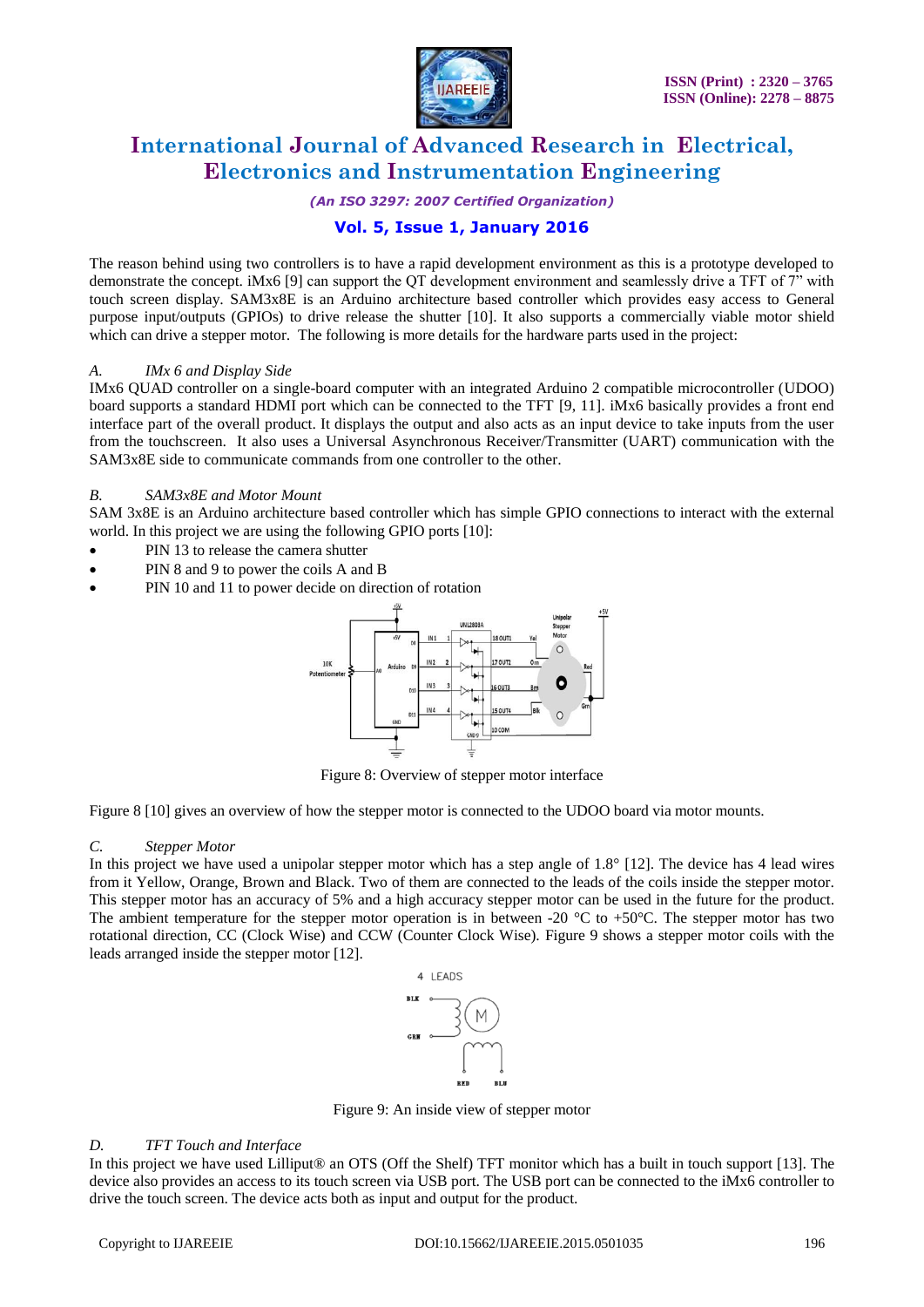

*(An ISO 3297: 2007 Certified Organization)*

### **Vol. 5, Issue 1, January 2016**

### **V. SOFTWARE**

Figure 10 shows the software architecture diagram for the iMx6 side. The software architecture is divided into the following modules:

- HMI Module
- Angle Module
- Time Module
- BL / Calculation Module
- UART Communication Module

The modules are explained in the following sub-sections:

| HMI (GUI)                                                                | QT Creator and<br>QWidgets           |
|--------------------------------------------------------------------------|--------------------------------------|
| <b>Time Module</b><br>Angle Module<br><b>Business Logic/ Calculation</b> | C++ with QT IDE and<br><b>GNU</b>    |
| UART Communication to Sam3x8E                                            | QT 5.0 Serial Comm<br><b>Drivers</b> |

Figure 10: Software diagram for the iMx6 side

#### A. HMI Module

In this module we are developing the HMI screen using the QT tool [14]. To develop the HMI screen we are using QWidgets and for the business logic we used C++.



Figure 11: HMI main screen

Figure 11 shows the HMI main screen for the developed static test that shows the 360' Time Lapse and select rotational angle. The Figure also shows the dynamic text menu that shows "time in minutes: 05" which depends on the slider that controls the value. Few widgets like slider, start button and combo box can also be seen in Figure 11.



Figure 12: Time Lapse screen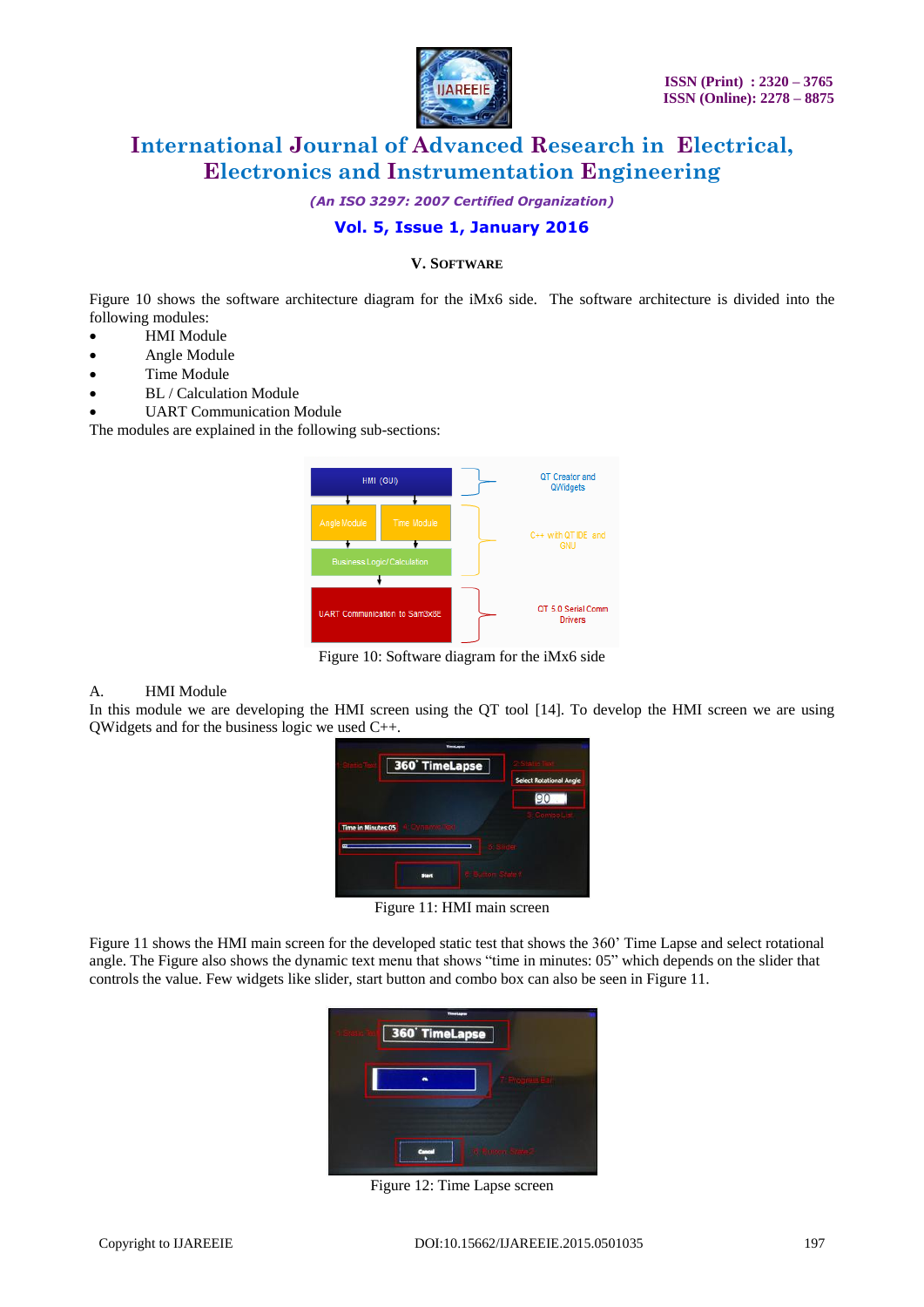

*(An ISO 3297: 2007 Certified Organization)*

## **Vol. 5, Issue 1, January 2016**

In Figure 12 we have developed the static text, progress bar widget and cancel button. In Figure 11 user can select the angle which he want such as 90,180,270 and 360 and also set the time in minutes for the Time Lapse from 5 to 59 using the slider widget. Once user select the time and angle then user can click the start button to start the Time Lapse. When the start button is clicked then it will switch from Figure 11 to Figure 12. In Figure 12 user can cancel the Time Lapse or once the Time Lapse is done for the particular time then it will switch from Figure 12 to Figure 11.

### B. Angle Module

When user select the angle (rotational angle) from Figure 11 then angle module will be called to calculate the stepper motor steps. We are providing 4 different angles which are 90, 180, 270 and 360. The conversion from angle to stepper motor steps is done as follows:  $90 = 12$  steps,  $180 = 25$  steps,  $270 = 37$  steps and  $360 = 50$  steps. The resolution of the stepper motor is 50 so we are equally dividing the angle to the stepper motor steps. Send converts the stepper motor steps to calculation module for the feature calculation and keep buffer value of angle in the angle module.

#### C. Time Module

When user choose the time for the Time Lapse using the slider widget as shown in Figure 11 then user can select the time from 5 minutes to 59 minutes. Once we receive the time from the HMI screen then we will convert the minutes to milliseconds. After that we will send the converted millisecond value to the calculation module to do the future calculation and keep buffer value of time in the time module.

D. Business Logic / Calculation Module

We receive converted angle and time from the angle and time module respectively. The time per step is calculated as follows:

Time per step  $=$  time in msec  $/$  angle to stepper motor steps

Once we get the time for each step then we run the timer to click the photos. The next step is to run the main timer to rotate the steeper motor then send the time per step and angle of the stepper motor steps to the serial module.

### E. Serial Module iMx6 side and SAM3x8E side

We receive the timer per steps and angle of stepper motor steps from the calculation module. The next step is to send data to SAM3x8E to click the shutter and rotate the stepper motor. The commands have been designed so that the SAM3x8E URAT communication and QT serial port communication can communicate as shown in Figure 13. The following are some of the possible commands:

- S1 command to start the lapse session.
- R1 command to rotate the stepper motor.
- C1 command to cancel stepper motor rotation.



Figure 13: Software diagram for the SAM3x8E

This module receives the commands from the UART module. This module changes the commands to instructions for the camera shutter release module and stepper motor module.

F*.* Camera Shutter Module SAM3x8E side

This module receives command from the business logic module to release the camera shutter on pin 13 (see Figure 8). This modules runs a local timer of 200 msec as shutter intervals. This can be configurable for future use.

### G. Stepper Motor Module SAM3x8E side

This module receives commands from the business logic module to make 4 pins high and low on a pattern to drive the stepper motor via motor mount (see Figure 8). This module basically acts as a stepper motor driver. It rotates the stepper motor CC or CCW by 1 step.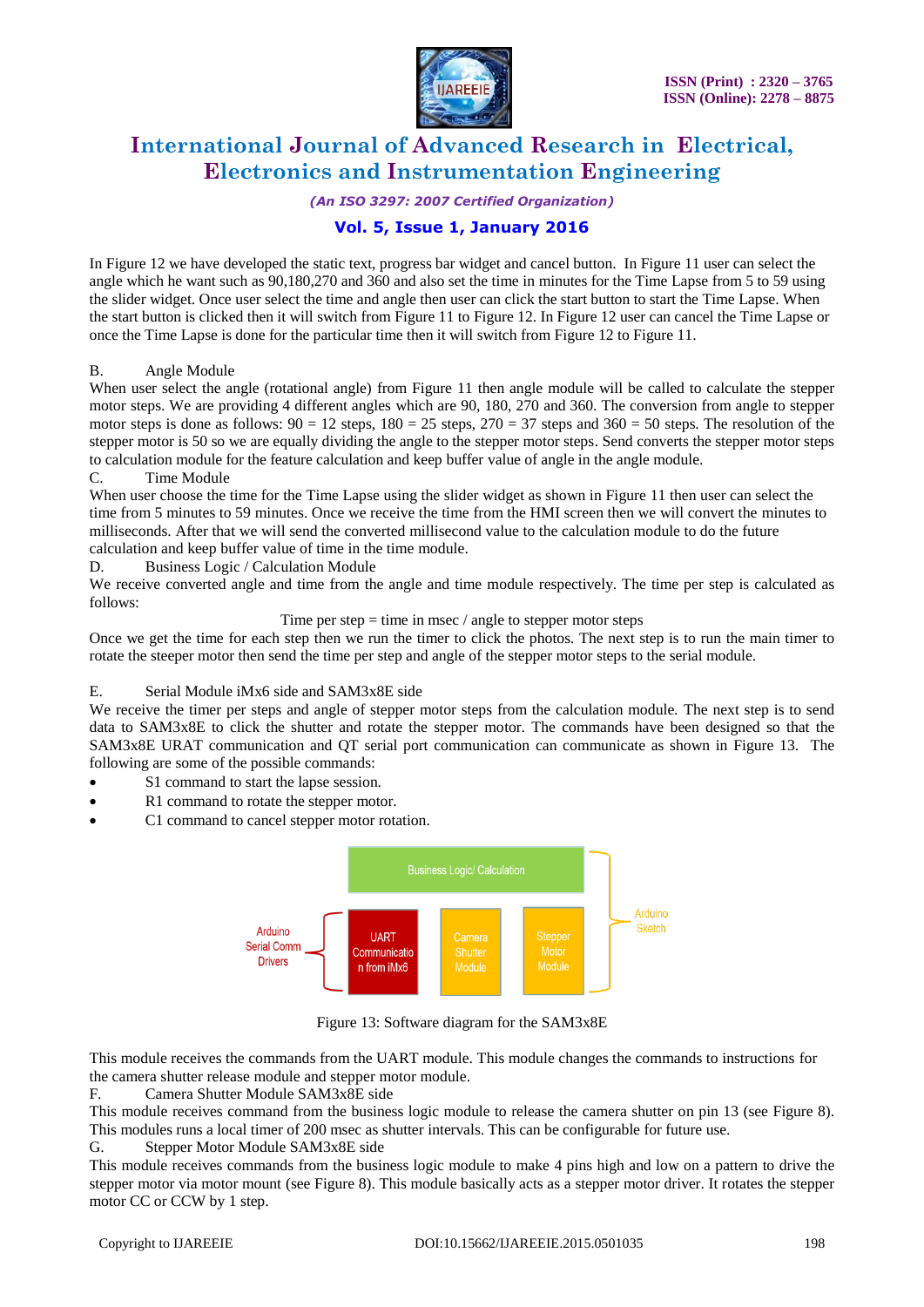

*(An ISO 3297: 2007 Certified Organization)*

### **Vol. 5, Issue 1, January 2016**

### H. Communication between the SAM3x8E and iMx6

The following sequence illustrates a simple use case of how a simple rotation and shutter release happens as shown in Figure 14:

- User starts the Time Lapse session from the iMx6 side and sends the command "S1".
- SAM3x8E starts a 200 msec timer and starts the shutter release every time out (200 msec).

 iMx6 calculates the rotation time interval and sends the command "R1" to rotate the stepper motor CW by one step.

- SAM3x8E receives the command "R1" and rotates the stepper motor by 1 step.
- Once the Time Lapse elapses or the user hits cancel then the iMx6 sends the command "C1".

 Once SAM3x8E receives the command "C1" it stops the 200 msec timer which will stop releasing the shutter and ends the Time Lapse session.



Figure 14: The sequence of events in the system.

Figure 14 provides a detailed view of the sequence of events in the system.

### **VI. CONCLUSION**

The 360° Time Lapse designed system presented in this paper will support devices which may or may not contain Time Lapse feature. Since the 360° Time Lapse device is connected directly to the camera it can also work with the existing devices like DSLRs which does not have built-in Time Lapse feature. 360° Time Lapse device introduced in this paper can also work with the Time Lapse supported devices like GoPro® [15] and cellphones. 360° Time Lapse device can be extended to use an app or remotely controlling it from a base station. This can enable wildlife photographers with immense opportunities. To shoot Time Lapse videos from days to months without being actually present in the location. In the future the Device can be made compact and portable. It can be made more accessible and the user interface can be made even simpler.

#### **REFERENCES**

[1] John N. Ott, "My Ivory Cellar: The Story of Time Lapse Photography", Literary Licensing, LLC, ISBN: 1258787229, August 24, 2013.

[2] i.MX 6Quad Processors "Freescale Documentation" © 2004-2015 Freescale Semiconductor. http://www.freescale.com/products/arm-processors/i.mx-applications-processors-based-on-arm-cores/i.mx-6-

processors/i.mx6qp/i.mx-6quad-processors-high-performance-3d-graphics-hd-video-arm-cortex-a9-core:i.MX6Q (Accessed January  $2016$ ).

<sup>[3]</sup> http://www.monarch-butterfly.com/graphics/monarch-emerging.jpg (Accessed January 2016).

<sup>[4]</sup> Mary H. Nichols, Janet C. Steven, Randy Sargent, Paul Dille and Joshua Schapiro, "Very-High-Resolution Time Lapse Photography for Plant and Ecosystems Research", Applications in Plant Sciences 2013 1 (9).

<sup>[5]</sup> Richard Szeliski, "Image Alignment and Stitching: A Tutorial", Technical Report Carnegie Mellon MSR-TR-2004-92.

<sup>[6]</sup> http://www.studioneat.com/blogs/main/15467765-how-does-the-ios-8-Time Lapse-feature-work. (Accessed January 2016).

<sup>[7]</sup> http://www.gizmag.com/camalapse-Time Lapse-video/24097/ (Accessed January 2016).

<sup>[8]</sup> SAM3X / SAM3A Series "Atmel | SMART ARM-based MCU" Atmel-11057C-ATARM-SAM3X-SAM3A-Datasheet\_23-Mar-15